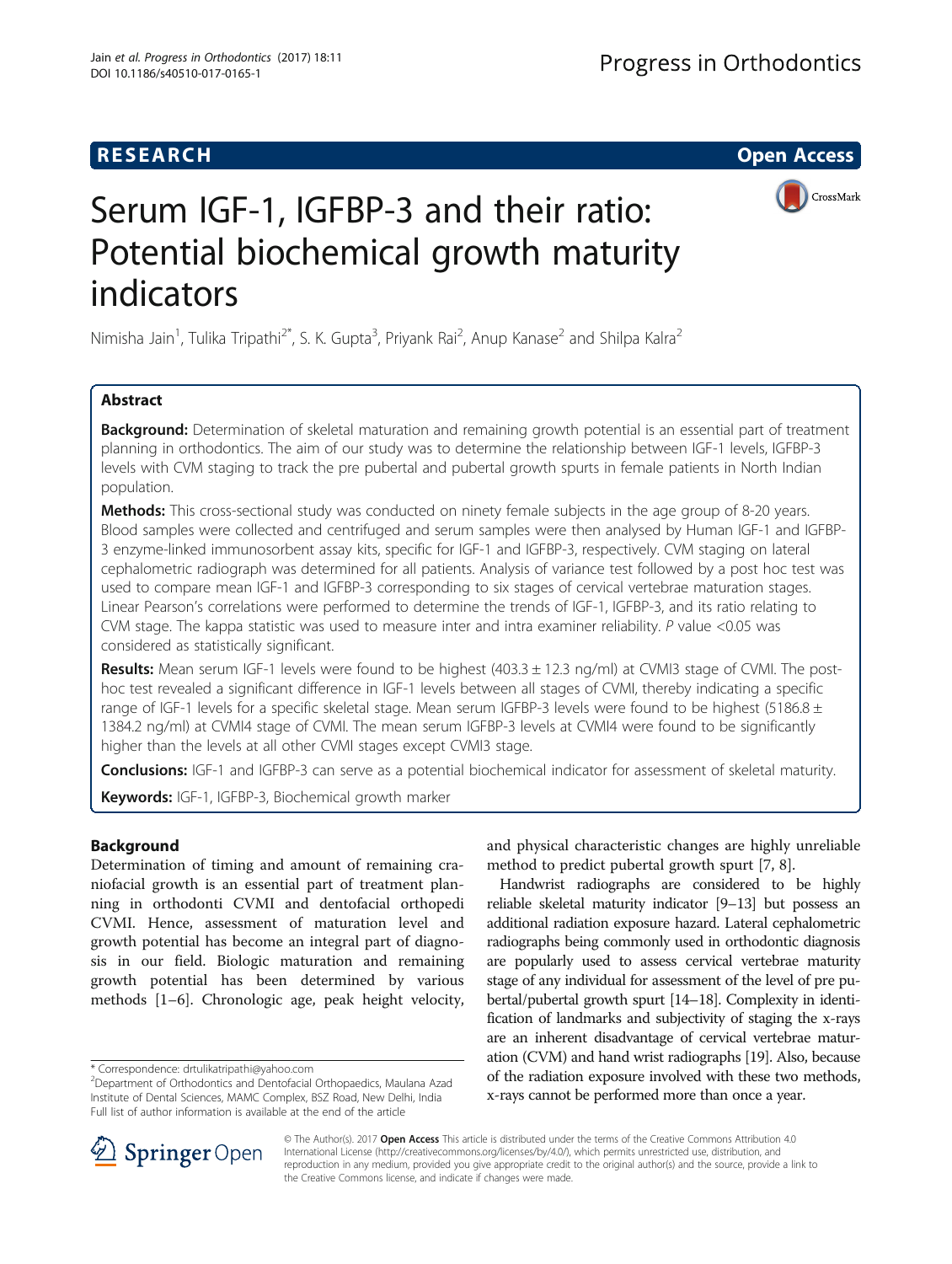Growth hormone has long been known to play a crucial role in in vivo linear growth. An increase in growth hormone play a role in the increased growth at puberty [[20\]](#page-7-0). IGF-1 (Insulin like growth factor-1), a polypeptide hormone, is considered to be a mediator of growth hormone function. IGF-1 stimulates growth locally as well as systemically. An increase in level of IGF-1 has been correlated with pubertal growth spurt [\[21](#page-7-0)]. IGF-1 levels have been proposed as an alternative method to detect pubertal growth spurt timing in comparison to Cervical Vertebrae Maturity Index (CVMI) staging in different populations. Masoud et al [[19](#page-7-0)] showed a positive correlation of blood spot IGF-1 levels to cervical vertebral maturity from prepubertal to late pubertal stages and a negative correlation with increasing time since onset of puberty in 83 (44 females and 39 males) subjects from Saudi population. Ishaq et al. [[22](#page-7-0)] conducted a study on 120 subjects (60 females and 60 males) in circumpubertal age group from Egyptian population and compared the IGF-1 levels at different CVM stages. They observed the highest mean IGF-1 levels in stage 4 of cervical maturation in males and in stage three in females.

Also, IGF-1 levels have been correlated with hand wrist skeletal maturation pattern by Masoud et al. [\[23](#page-7-0)]. A marked positive correlation was observed between IGF-1 levels and hand-wrist stages from prepubertal stages to the stages of highest velocity of mandibular growth, whereas there was a moderate negative correlation between IGF-1 levels and hand-wrist radiograph stages from the levels associated with peak mandibular growth to the final hand-wrist stages.

Circulating IGF-1 is bound to specific Insulin like growth factor binding protein (IGFBPs) of which IGFBPthree binds the majority of IGFs. IGFBP-3 levels are regulated by growth hormone and have been suggested to provide additional information on growth hormone secretory capacity compared to IGF-1. Studies have shown that IGFBP-3 levels increase with age in children, with maximal levels in puberty [[24\]](#page-7-0). However, the diagnostic value of IGFBP-3 is still controversial, perhaps because quality of normative data for IGFBP-3 varies.

A highly significant correlation between IGF-1 and IGFBP-3 on a molar basis ( $r = 0.84$ ;  $P < 0.0001$ ) has been revealed. Thus, it is speculated that IGFBP-3 is pivotal for circulating IGF bioactivity and that the increase in molar ratio between IGF-1 and IGFBP-3 reflects an increase in free, biologically active IGF-1 [\[24\]](#page-7-0). Blum et al. reported IGFBP-3 as a more accurate discriminator of GH dependent parameters than IGF-1 in IGF generation tests [\[25\]](#page-7-0).

The aim of the present study was to know a relationship between IGF-1 levels, IGFBP-3 levels, and CVM staging to track the pre-pubertal and pubertal growth spurts in female patients in North Indian population.

#### **Methods**

A cross sectional study was conducted on 90 female subjects in the age group of 8–20 years, selected from the outpatient department of orthodontics and dentofacial orthopedics of our institute. Sample size of 90 was calculated with  $\alpha$  level of 0.05 and  $\beta$  power of 0.8 for this study. All the subjects were either patients under active treatment or new patients who required orthodontic treatment. For uniformity of the sample, only female subjects were included in the study. Patients with history of any chronic illness, growth abnormality and/or any bleeding disorder were excluded from the study.

A detailed history with personal information such as weight and height, medical history and family history was obtained to rule out the exclusion criteria. No additional blood investigations were carried out. The parents and subjects were informed about the research plan for approval for taking the blood sample and using the lateral cephalometric radiograph (which were taken for routine orthodontic examination) for the study. Ethical approval was obtained from the research ethical committee of the institute.

Lateral cephalometric radiograph was obtained. All the lateral cephalometric radiographs were taken by the same operator on the same machine in natural head position. The area of cervical vertebrae was traced on matte acetate paper by one examiner. The criteria of Hassel and Farman [\[17](#page-7-0)] were used to evaluate cervical vertebral radiographic morphology and accordingly the subjects were staged. All the subjects were grouped into six groups according to CVMI staging.

Blood samples were collected within a week after obtaining lateral cephalometric radiographs from the subjects for analysis of IGF-1 and IGFBP-3 by using red plain blood collection vials (Vacutech). Unlike Growth hormone, levels of IGF-1 do not fluctuate throughout the day. 2.5 ml of blood was drawn in the morning hours between 9 AM to 11 AM. Samples were centrifuged to separate serum and serum samples were then stored in sealed plastic container in a freezer at −70 °C. The samples were kept for not more than 4 months and were then analyzed by RayBio® Human IGF-1 and IGFBP-3 Enzyme-Linked Immunosorbent Assay kits (ELISA, Diagnostic System Laboratories, TX, USA), specific for IGF-1 and IGFBP-3 respectively. The kit has a coefficient of variation for intra assay reproducibility of less than 10%. By testing duplicate samples, we estimated the average errors across 18 observations to be about 0.8 ng/ml for serum IGF-1 and about 15 ng/ml for IGFBP-3.

All the radiographs were assessed by two examiners at two different occasions at an interval of at least a week to check the intraexaminer and interexaminer reliability. Statistical analysis was performed with SPSS software.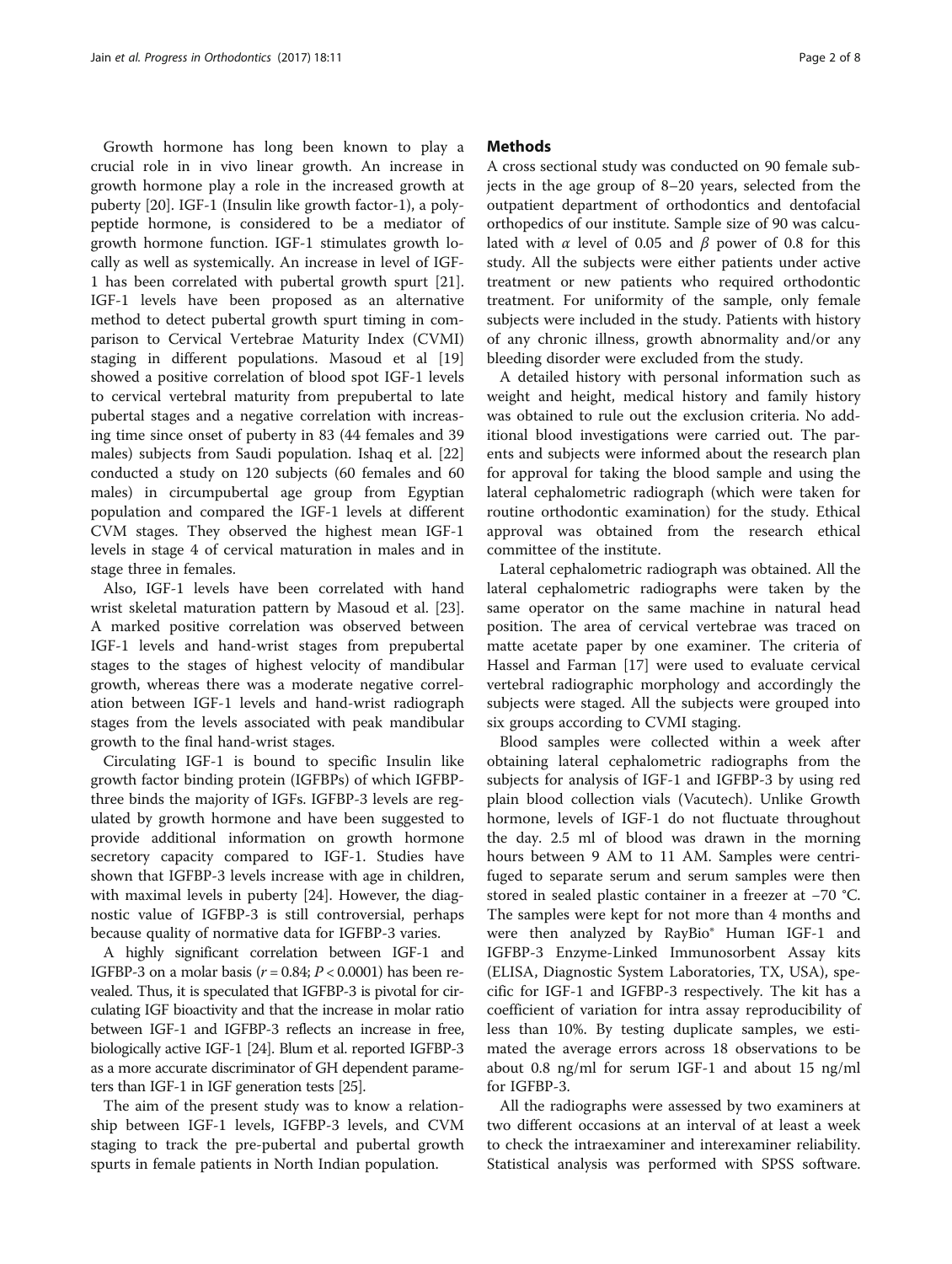<span id="page-2-0"></span>Analysis of variance test was used to compare mean IGF-1 and IGFBP-3 corresponding to six stages of cervical vertebrae maturation stages. Linear Pearson's correlations were performed to determine the trends of IGF-1, IGFBP-3, and its ratio relating to CVM stage. The kappa statistic was used to measure inter and intra examiner reliability.  $P$  value <0.05 was considered as statistically significant.

#### Results

The mean values and standard deviations of IGF-1 and IGFBP-3 serum levels in 90 female subjects are shown in Table 1 and represented graphically in Graph [1.](#page-3-0)

The kappa values for inter and intra examiner reliability were 0.82 and 0.94, respectively.

A steady increase was noted in serum IGF-1 levels from CVMI1 to CVMI2 with a mean value of  $208.4 \pm$ 10.2 ng/ml. Further a sharp increase was observed from CVMI2 to CVMI3 with a mean value of  $403.3 \pm 12.3$  ng/ ml. A progressive decline in mean serum IGF-1 levels was observed from CVMI3 to CVMI6. It was observed that mean serum IGF-1 levels at CVMI6 or at skeletal stage of growth completion was relatively high  $(208.4 \pm$ 10 ng/ml) than at CVMI1.

The data showed that mean serum IGFBP-3 levels were lowest at CVMI1 stage of cervical development, with mean value of  $3056 \pm 1087.6$  ng/ml. Further there was a gradual rise from CVMI1 to CVMI2, with mean value of  $3572.1 \pm 1209.4$  ng/ml. Thereafter, mean serum IGFBP-3 levels showed a sharp rise from CVMI2 to CVMI3, with mean value of  $4952.9 \pm 1169.8$  ng/ml. Further rise was seen from CVMI3 to CVMI4 where highest levels were found  $(5186.8 \pm 1384.2 \text{ ng/ml})$ . Further, a sharp decline was seen from CVMI4 to CVMI5, with mean levels of  $3984.1 \pm 1176.2$  ng/ml. Finally the levels showed a further decrease with lowest value observed in CVMI6  $(3599.5 \pm 1113.8 \text{ ng/ml})$ . However, the mean levels at CVMI6 were found to be relatively higher than that at CVMI1 stage of cervical development. The data also revealed high standard deviations of mean serum IGFBP-3 levels for each skeletal maturity stage.

Table 1 Means and standard deviations of serum IGF-1, IGFBP-3 and their ratio at each CVMI stage

| CVMI Stage          | $\sqrt{n}$ | Mean<br>Age<br>(years) | $IGF-1$<br>(nq/ml) |      | IGFBP-3<br>(nq/ml) |         | Mean<br>IGF-1/IGFBP- |
|---------------------|------------|------------------------|--------------------|------|--------------------|---------|----------------------|
|                     |            |                        | Mean               | -SD  | Mean               | -SD     | 3 ratio              |
| 1 (Initiation)      | 15         | 8.5                    | 180.9              | 15.9 | 3056               | 10876   | 0.066                |
| 2 (Acceleration) 15 |            | 9.3                    | 208.4              |      | 10.2 3572.1        | 1209.4  | 0.064                |
| 3 (Transition)      | 15         | 11.5                   | 403.3              | 12.3 | 4952.9             | 11698   | 0.084                |
| 4 (Deceleration) 15 |            |                        | 14.4 332.4         | 12.8 | 5186.8             | 13842   | 0.068                |
| 5 (Maturation)      | 15         | 16.1                   | 294.5              | 10.9 | 3984.1             | 11762   | 0.079                |
| 6 (Completion) 15   |            | 19.2                   | 208.4              | -10  | 3599.5             | -1113.8 | 0.062                |

One-way ANOVA (analysis of variance) test revealed a highly significant difference of means for IGF-1  $(P < 0.001)$ , IGFBP-3 and their ratio  $(P < 0.05)$ between and within the cervical (CVMI) stages as shown in Table [2](#page-3-0).

Post hoc analysis (least significant difference) revealed that the IGF-1 serum levels at CVMI3 stage were statistically significantly higher than at the CVMI1, CVMI2, CVMI4, CVMI5 and CVMI6 at  $P < 0.001$  as shown in Table [3.](#page-4-0)

Post hoc analysis (least significant difference) revealed that the IGFBP-3 serum levels at CVMI3 stage were statistically significantly higher than at the CVMI1, CVMI2, CVMI5 and CVMI6 at  $P < 0.001$  as shown in Table [4.](#page-4-0)

Linear Pearson's correlations were performed to determine the trends of serum IGF-1 levels relating to the cervical skeletal maturational stages. A high positive correlation of +0.91 was observed between serum IGF-1 levels from CVMI1 to CVMI3 and a high negative correlation of −0.97 was observed from CVMI4 to CVMI6. A significant positive correlation of 0.96 ( $P < 0.05$ ) was observed between IGFBP-3 levels and skeletal maturity stages from CVMI1 to CVMI3. A highly significant negative correlation  $(r = -1)$   $(P < 0.001)$  was also observed from CVMI4 to CVMI6.

Linear Pearson's correlations were also performed to determine the correlation of IGF-1, IGFBP-3, and their ratio with each other biochemical parameter, shown in Table [5.](#page-5-0)

The data showed that all the three parameters had a statistically significant correlation with each other at  $P < 0.01$ . Also, a negative correlation was observed between serum IGFBP-3 and ratio between IGF-1 and IGFBP-3 with correlation coefficient of −0.609, statistically significant at  $P < 0.001$ .

#### **Discussion**

The accurate determination of a child's maturational status and the need of a potential biochemical maturity indicator cannot be overemphasized. During pubertal growth spurt, the bones of face and jaw also undergo a number of growth changes along with the rapid increase in rate of linear growth at that time [\[4](#page-6-0), [26](#page-7-0)–[28\]](#page-7-0). To the clinical orthodontist, this period of the adolescent growth spurt represents the most desirable time for orthopaedic and orthodontic therapy.

Skeletal age has probably been the most commonly used index of biologic maturity, assessed by a radiograph of one or more areas of the body. Hand wrist radiograph has long been used as a method of choice for assessment of skeletal maturity. Because of the complexity in identification of landmarks, staging subjectivity and additional radiation exposure, its use is now discouraged. Use of CVMI staging does not require an additional radiation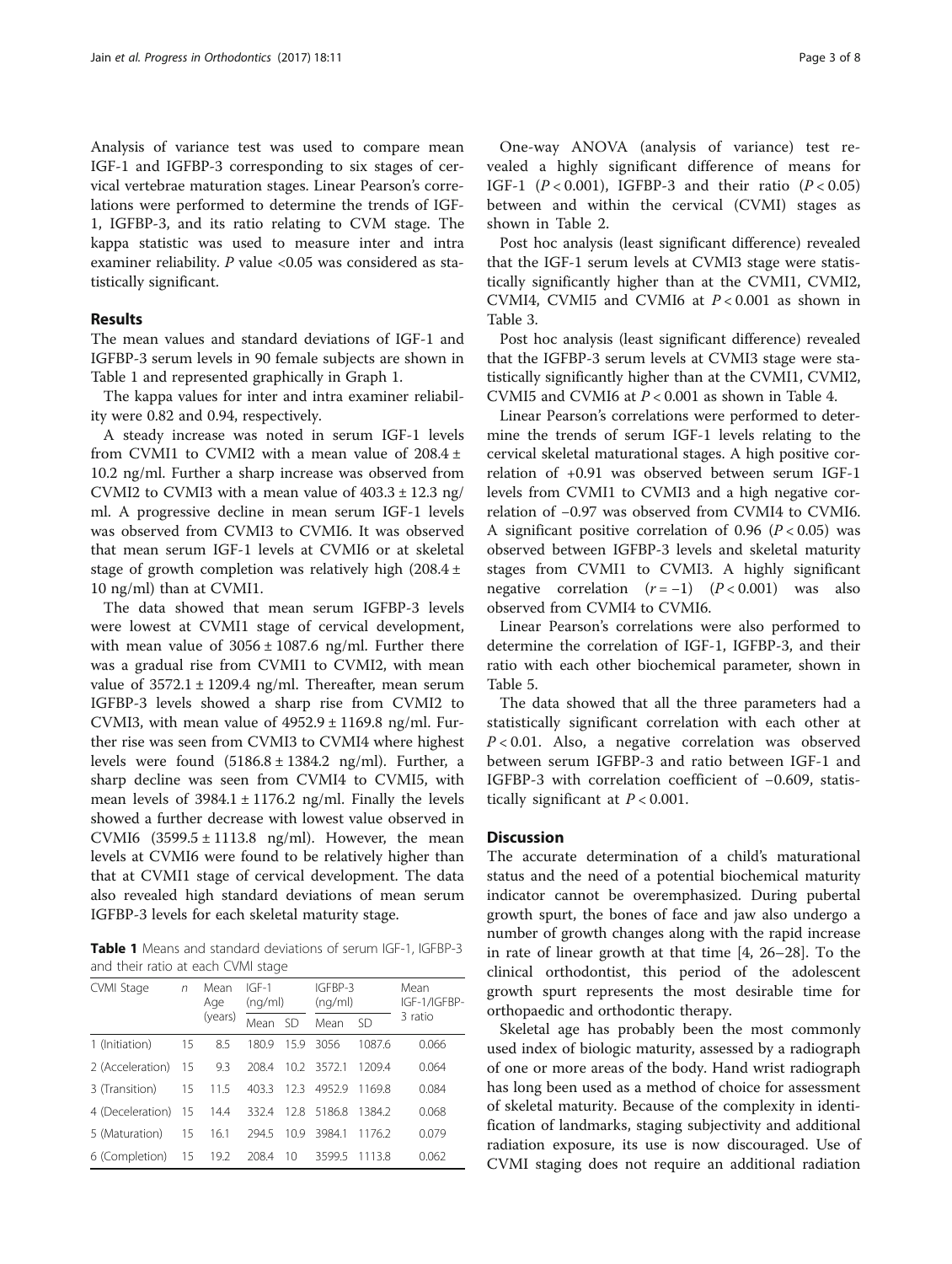<span id="page-3-0"></span>

exposure in orthodontic patients but assessment of maturation status depends on the subjective evaluation and perception of the observer, thereby questioning the repeatability and validity [\[20\]](#page-7-0).

Hence, there was a need to determine whether serum levels of IGF-1 and their binding protein (IGFBP-3) would serve as a useful marker for the orthodontist in assessing maturation level and growth clinically. Also it was important to evaluate whether serum levels of IGF-1 and IGFBP-3 should be investigated longitudinally in relation to facial growth. It may become an aid for the orthodontist or may simply confirm the value of a careful growth assessment. In either case, the data would have been useful.

This study comprised of only female subjects as IGF-1 and IGFBP-3 serum levels differ in males and females [[29\]](#page-7-0). As a result, any confounding gender bias is eliminated from the study and results may help in forming the basis of establishing reference ranges of serum IGF-1 and IGFBP-3 in female population.

A major problem in IGF-1 measurement is the interference of IGFBPs in the assay. Direct determinations in

untreated serum samples give false values because of the extremely slow dissociation of the IGF-1/IGFBP-3 complexes during the assay incubation. However, various techniques have been applied to physically separate IGF-1 from its binding proteins before measurement. Furthermore, the remaining IGFBPs may still interfere in the assay. Studies showed that IGF-1 radioimmunoassays (RIAs) do not quantitatively measure the IGF-1 content of serum [[30](#page-7-0)]. To avoid these difficulties, ELISA method was used in which special sample preparation is not required before measurement; therefore, no predilution is done which leads to increased sensitivity of the assay procedure.

Results of this study showed that IGF-1 levels were lowest at initiation stage of cervical development (Table [1](#page-2-0)). Thereafter a steady increase was noted from CVMI1 to CVMI2. Further a sharp increase was observed from CVMI2 to CVMI3 with a mean value of  $403.3 \pm 12.3$  ng/ml at CVMI3. The observed peak levels at CVMI3 (transition stage of cervical development) coincide with stage of maximum facial growth as shown by studies of Hassel and Farman [\[17\]](#page-7-0). Hence, the results

|  |  |  |  | <b>Table 2</b> 1-way ANOVA showing IGF-1, IGFBP-3 and their ratio differences' between and within the CVMI stages |  |  |
|--|--|--|--|-------------------------------------------------------------------------------------------------------------------|--|--|
|--|--|--|--|-------------------------------------------------------------------------------------------------------------------|--|--|

|                       |                | Sum of squares | df | Mean square |        | Sig.                      |
|-----------------------|----------------|----------------|----|-------------|--------|---------------------------|
| Serum IGF-1 (ng/ml)   | Between Groups | 566437.3       | 5. | 113287.4    | 757.07 | $0.000$ <sup>(**)</sup> ) |
|                       | Within Groups  | 12569.5        | 84 | 149.6       |        |                           |
|                       | Total          | 579006.9       | 89 |             |        |                           |
| Serum IGFBP-3 (ng/ml) | Between Groups | 5.29           | 5  | 1.05        | 7.42   | $0.000$ <sup>(**)</sup> ) |
|                       | Within Groups  | 1.19           | 84 | 1425822.1   |        |                           |
|                       | Total          | 1.72           | 89 |             |        |                           |
| IGF-1/IGFBP-3 Ratio   | Between Groups | 0.006          | 5  | 0.001       | 2.77   | $0.023$ <sup>*</sup> )    |
|                       | Within Groups  | 0.037          | 84 | 0.000       |        |                           |
|                       | Total          | 0.043          | 89 |             |        |                           |

(\*) Significant  $(P < 0.05)$ 

(\*\*) Highly significant ( $P < 0.01$ ,  $P < 0.001$ )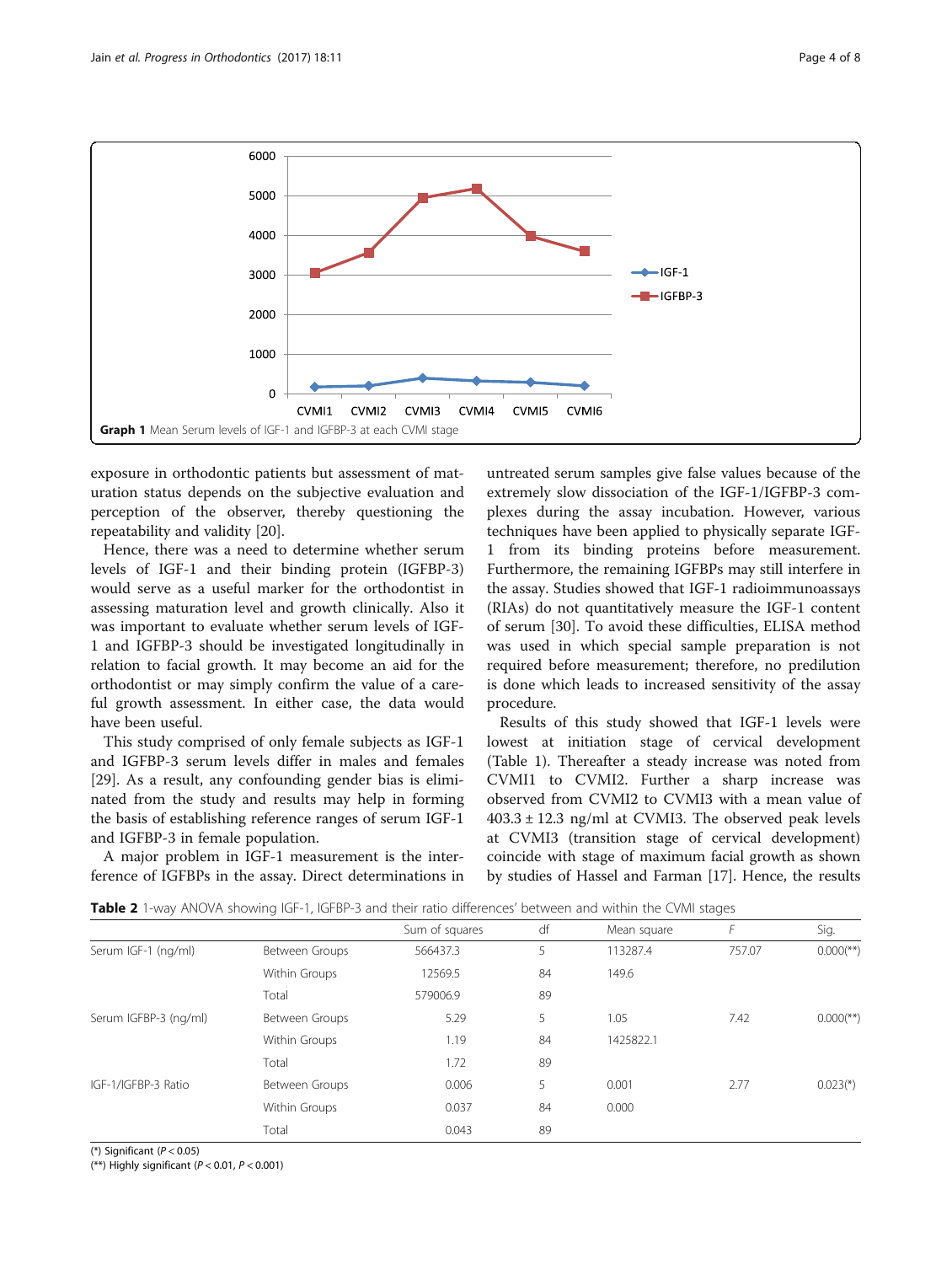(\*\*) Highly significant ( $P < 0.01$ ,  $P < 0.001$ ),(\*) Significant ( $P < 0.05$ ), NS (Non significant)

of this study revealed highest serum IGF-1 levels at cervical stages that correspond to greatest amount of facial growth. However, this finding is in contrast with the findings of previous study by Masoud et al. [\[20\]](#page-7-0) that showed IGF-1 levels to peak at maturation stage (CVMI5) of cervical development. This finding could be attributed to the fact that only female subjects were investigated in our study. Also, a low standard deviation was observed in mean serum IGF-1 levels (Table [1\)](#page-2-0) at each skeletal maturity stage which depicts that not much of individual variation is observed in each stage of cervical development. This finding again is in contrast with previous study by Masoud et al. [\[20](#page-7-0)] who noted wide individual variation in the IGF-1 levels at each cervical

(\*\*) Highly significant ( $P < 0.01$ ,  $P < 0.001$ ), (\*)Significant ( $P < 0.05$ ) NS Not Significant

stage. This observation can be related to the larger sample size with equal distribution of subjects in each group of skeletal maturity stages in our study to maintain the purity of sample. Another possible explanation for the difference observed in stages of peak rise in IGF-1 levels in the two studies could be related to the fact that the two data are from two different background populations. Although the sequence of pubertal changes in adolescence is predictable, the timing of puberty is variable. Variations in pubertal timing depend on genetic and environmental factors [\[31](#page-7-0)]. In addition, secular trend appears to influence the physiological range in the timing of pubertal onset [\[32](#page-7-0)].

| comparing IGF-1 serum levels for each of the 6 CVMI stages |                |                       |                           | comparing IGFBP-3 serum levels for each of the 6 CVMI stages |                |                        |                           |  |
|------------------------------------------------------------|----------------|-----------------------|---------------------------|--------------------------------------------------------------|----------------|------------------------|---------------------------|--|
| CVMI Stage                                                 | CVMI Stage     | Mean Difference       | Significance              | CVMI Stage                                                   | CVMI stage     | Mean Difference        | Significance              |  |
|                                                            | $\overline{2}$ | $-27.5$ <sup>*</sup>  | $0.000$ <sup>(**)</sup> ) |                                                              | $\overline{2}$ | $-516.1$               | 0.240(NS)                 |  |
|                                                            | 3              | $-222.3$ <sup>*</sup> | $0.000$ <sup>**</sup> )   |                                                              | 3              | $-1896.9$ <sup>*</sup> | $0.000$ <sup>(**)</sup> ) |  |
|                                                            | 4              | $-151.5$ <sup>*</sup> | $0.000$ <sup>(**)</sup> ) |                                                              | 4              | $-2130.8$ <sup>*</sup> | $0.000$ <sup>(**)</sup> ) |  |
|                                                            | 5              | $-113.6$ <sup>*</sup> | $0.000$ <sup>(**)</sup> ) |                                                              | 5              | $-928.1$ *             | $0.036$ <sup>*</sup> )    |  |
|                                                            | 6              | $-27.5$ <sup>*</sup>  | $0.000$ <sup>(**)</sup> ) |                                                              | $\epsilon$     | $-543.5$               | 0.216(NS)                 |  |
| $\overline{c}$                                             | 1              | $27.5$ <sup>*</sup>   | $0.000$ <sup>(**)</sup> ) | $\overline{2}$                                               | $\mathbf{1}$   | 516.1                  | 0.240(NS)                 |  |
|                                                            | 3              | $-194.8$ <sup>*</sup> | $0.000$ <sup>(**)</sup> ) |                                                              | 3              | $-1380.8$ <sup>*</sup> | $0.002$ <sup>**</sup> )   |  |
|                                                            | $\overline{4}$ | $-123.9$ <sup>*</sup> | $0.000$ <sup>(**)</sup> ) |                                                              | $\overline{4}$ | $-1614.6$              | $0.000$ <sup>(**)</sup> ) |  |
|                                                            | 5              | $-86.07$ *            | $0.000$ <sup>(**)</sup> ) |                                                              | 5              | $-411.9$               | $0.347$ (NS)              |  |
|                                                            | 6              | $-.02$                | 0.996(NS)                 |                                                              | $\epsilon$     | $-27.4$                | 0.950(NS)                 |  |
| 3                                                          | 1              | $222.3$ <sup>*</sup>  | $0.000$ <sup>(**)</sup> ) | $\mathbf{3}$                                                 | $\mathbf{1}$   | 1896.9*                | $0.000$ <sup>(**)</sup> ) |  |
|                                                            | $\overline{2}$ | 194.8                 | $0.000$ <sup>(**)</sup> ) |                                                              | $\sqrt{2}$     | 1380.8                 | $0.002$ <sup>**</sup> )   |  |
|                                                            | $\overline{4}$ | $70.8*$               | $0.000$ <sup>(**)</sup> ) |                                                              | 4              | $-233.8$               | $0.593$ (NS)              |  |
|                                                            | 5              | 108.7                 | $0.000$ <sup>**</sup> )   |                                                              | 5              | 968.8                  | $0.029$ <sup>**</sup> )   |  |
|                                                            | 6              | 194.8                 | $0.000$ <sup>**</sup> )   |                                                              | 6              | 1353.4                 | $0.003$ <sup>**</sup> )   |  |
| 4                                                          |                | $151.5$ <sup>*</sup>  | $0.000$ <sup>(**)</sup> ) | $\overline{4}$                                               | $\mathbf{1}$   | $2130.8$ <sup>*</sup>  | $0.000$ <sup>(**)</sup> ) |  |
|                                                            | $\overline{2}$ | $123.9$ <sup>*</sup>  | $0.000$ <sup>(**)</sup> ) |                                                              | $\sqrt{2}$     | $1614.6*$              | $0.000$ <sup>(**)</sup> ) |  |
|                                                            | 3              | $-70.8$ <sup>*</sup>  | $0.000$ <sup>(**)</sup> ) |                                                              | 3              | 233.8                  | $0.593$ (NS)              |  |
|                                                            | 5              | $37.9*$               | $0.000$ <sup>(**)</sup> ) |                                                              | 5              | 1202.7                 | $0.007$ <sup>**</sup> )   |  |
|                                                            | 6              | $123.9*$              | $0.000$ <sup>(**)</sup> ) |                                                              | 6              | 1587.2*                | $0.000$ <sup>(**)</sup> ) |  |
| 5                                                          | $\mathbf{1}$   | 113.6                 | $0.000$ <sup>(**)</sup> ) | 5                                                            | $\mathbf{1}$   | $928.1$ *              | $0.036(*)$                |  |
|                                                            | $\overline{2}$ | $86.07*$              | $0.000$ <sup>(**)</sup> ) |                                                              | $\sqrt{2}$     | 411.9                  | $0.347$ (NS)              |  |
|                                                            | 3              | $-108.7$ <sup>*</sup> | $0.000$ <sup>**</sup> )   |                                                              | 3              | $-968.8$ <sup>*</sup>  | $0.029$ <sup>*</sup> )    |  |
|                                                            | 4              | $-37.9$ <sup>*</sup>  | $0.000$ <sup>**</sup> )   |                                                              | 4              | $-1202.7$ <sup>*</sup> | $0.007$ <sup>**</sup> )   |  |
|                                                            | 6              | $86.04*$              | $0.000$ <sup>(**)</sup> ) |                                                              | 6              | 384.5                  | 0.380(NS)                 |  |
| 6                                                          | $\mathbf{1}$   | $27.5*$               | $0.000$ <sup>(**)</sup> ) | 6                                                            | $\mathbf{1}$   | 543.5                  | 0.216(NS)                 |  |
|                                                            | $\overline{2}$ | 0.02                  | 0.996(NS)                 |                                                              | $\sqrt{2}$     | 27.4                   | 0.950(NS)                 |  |
|                                                            | 3              | $-194.8$ <sup>*</sup> | $0.000$ <sup>**</sup> )   |                                                              | 3              | $-1353.4$ <sup>*</sup> | $0.003$ <sup>**</sup> )   |  |
|                                                            | 4              | $-123.9$ <sup>*</sup> | $0.000$ <sup>(**)</sup> ) |                                                              | 4              | $-1587.2$ <sup>*</sup> | $0.000$ <sup>(**)</sup> ) |  |
|                                                            | 5              | $-86.04$ <sup>*</sup> | $0.000$ <sup>(**)</sup> ) |                                                              | 5              | $-384.5$               | 0.380(NS)                 |  |
|                                                            |                |                       |                           |                                                              |                |                        |                           |  |

# <span id="page-4-0"></span>Table 3 The Post-hoc analysis (least significant difference)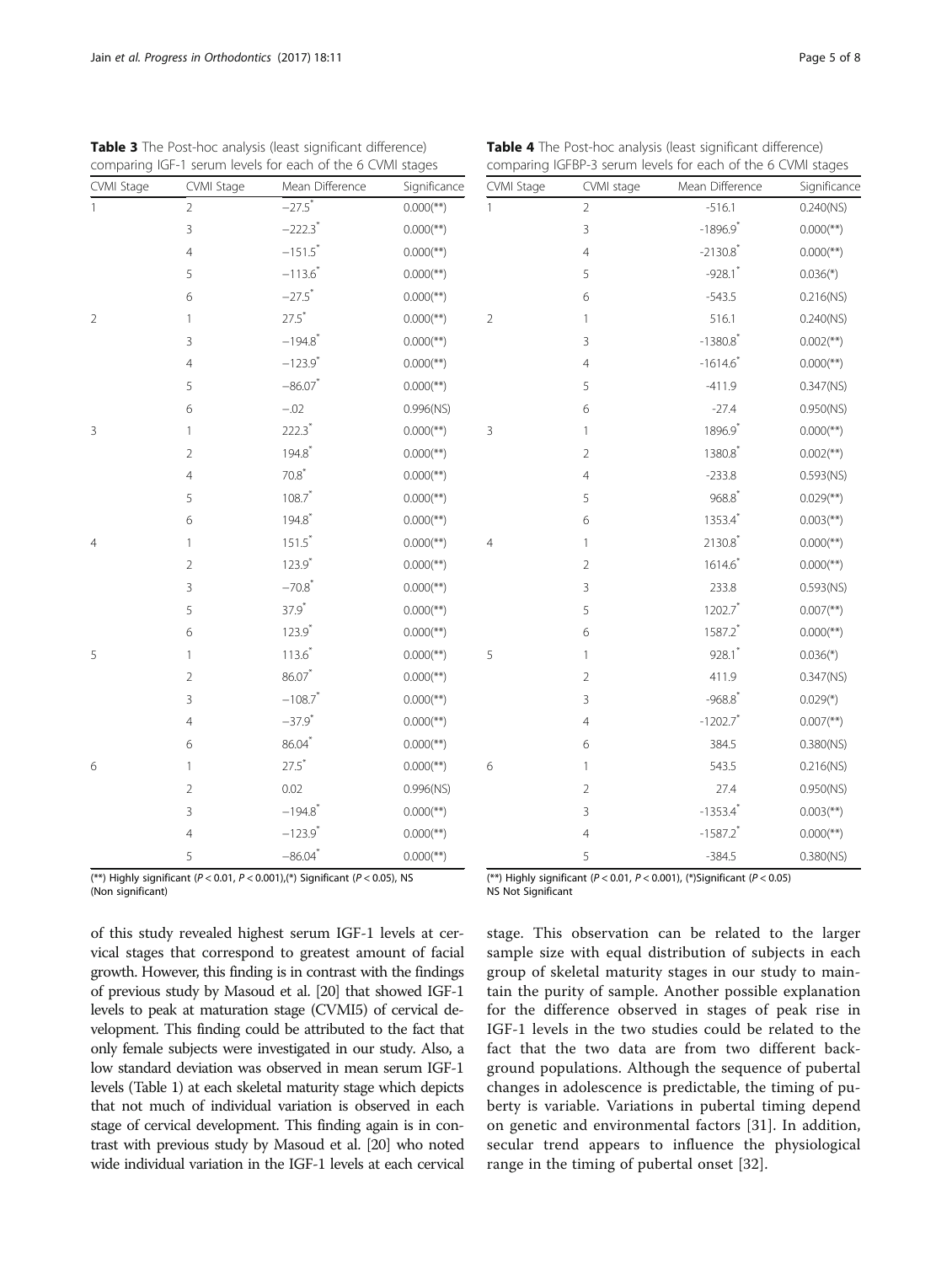#### <span id="page-5-0"></span>Table 5 Pearson's Correlations of IGF-1, IGFBP-3 and their ratio

|                       |                     | Serum IGF-1 (ng/ml) | Serum IGFBP-3 (ng/ml) | IGF-1/IGFBP-3<br>Ratio |
|-----------------------|---------------------|---------------------|-----------------------|------------------------|
| Serum IGF-1 (ng/ml)   | Pearson Correlation |                     | $0.529***$            | $0.297***$             |
|                       | Sig. (2-tailed)     |                     | 0.0                   | 0.005                  |
|                       | N                   | 90                  | 90                    | 90                     |
| Serum IGFBP-3 (ng/ml) | Pearson Correlation | $0.529$ **          |                       | $-0.609$ <sup>*</sup>  |
|                       | Sig. (2-tailed)     | 0.0                 |                       | 0.0                    |
|                       | $\mathbb N$         | 90                  | 90                    | 90                     |
| IGF-1/IGFBP-3 Ratio   | Pearson Correlation | $0.297***$          | $-0.609$              |                        |
|                       | Sig. (2-tailed)     | 0.005               | 0.0                   |                        |
|                       | N                   | 90                  | 90                    | 90                     |
|                       |                     |                     |                       |                        |

\*\*. Correlation is significant at the 0.01 level (2-tailed)

The post-hoc test (Table [3](#page-4-0)) reveals a statistically significant difference in IGF-1 levels between all stages (except between CVMI2 and CVMI6), indicate that IGF-1 levels were significantly different at different stages of skeletal maturity and thus may have a specific range for specific skeletal stage. The data, therefore, could also be used to as a guideline to establish a reference range of serum IGF-1 levels in North Indian population. Further, the results of our study appear to be reliable as indicated by observed low standard deviation of mean serum IGF-1 values at each skeletal maturity stage.

A marked positive correlation, with correlation coefficient of +0.91, was observed between serum IGF-1 levels from CVMI1 to CVMI3. This correlation might be directly translated to relationship between IGF-1 levels and maxillary and mandibular growth since previous studies by Ohlsson et al have shown that growth hormone (GH) therapy accelerate cartilage growth [[33](#page-7-0)].

Levels of serum IGFBP-3 were lowest at CVMI1 stage of cervical development with mean values of  $3056 \pm 1087.6$  ng/ ml (Table [1\)](#page-2-0). Thereafter, serum IGFBP-3 levels showed a sharp rise from CVMI2 o CVMI3 with a mean value of  $4952.9 \pm 1169.8$  ng/ml at CVMI3, the difference between the two stages being statistically significant. Further rise was seen from CVMI3 to CVMI4 where highest levels were seen with mean value of  $5186.8 \pm 1384.2$  ng/ml at CVMI4. This is in marked contrast with the developmental pattern of IGF-1 we observed. However, the difference in mean levels at CVMI3 and CVMI4 were found to be statistically nonsignificant. Also, Pearson's linear correlations revealed a marked positive correlation  $(r = 0.96)$   $(P < 0.05)$  between IGFBP-3 levels and skeletal maturity stages from CVMI1 to CVMI4 and a marked negative correlation  $(r = -1)$   $(P <$ 0.001) from CVMI5 to CVMI6. Further a statistically significant correlation  $(r = 0.529)$   $(P < 0.001)$  was observed between serum IGF-1 and IGFBP-3 values (Table 5). This indicates that IGFBP-3 can also serve as potential biochemical indicator of adolescent growth spurt and can be speculated as a potential biochemical marker for assessment of

skeletal maturity, in a way similar to IGF-1. However, wide individual variations were noted in serum IGFBP-3 levels in this study. Using longitudinal data, Bushang et al showed substantial variation in condylar growth in children between 6 to 16 years of age [[34\]](#page-7-0). Variation in IGFBP-3 levels observed might account for this and also for individual variation in yearly increment of mandibular growth.

A marked positive correlation  $(r = 0.96)$   $(P < 0.05)$  was observed between IGFBP-3 levels and skeletal maturity stages from CVMI1 to CVMI3. This correlation might be directly translated to relationships between IGFBP-3 and mandibular growth as a statistically significant correlation  $(r = 0.52)$   $(P < 0.001)$  was found between IGF-1 and IGFBP-3 (Table 5).

A comparison of IGF-1 and IGFBP-3 serum concentrations revealed that they did not exhibit the same developmental pattern at various skeletal maturity stages. Rate of increase in IGF-1 levels through various CVMI stages was greater than the increase in IGFBP-3, leading to an increased molar ratio between IGF-1 and IGFBP-3 at CVMI3, when growth velocity is high. The mean ratio was found to be highest (0.084) at CVMI3 or transition stage of cervical development (Table [6\)](#page-6-0). The ratio at CVMI3 stage was found to be statistically higher than those at CVMI1 and CVMI4 at  $P < 0.05$  and CVMI2 and CVMI6 at  $P < 0.01$  (Table [6](#page-6-0)).

Also, a negative correlation was observed between serum IGFBP-3 and ratio between IGF-1 and IGFBP-3 with correlation coefficient of −0.609, statistically significant at  $P < 0.001$ , indicating that relatively a steeper rise was observed in serum IGF-1 levels but not in IGFBP-3 levels such that the ratio between the two increases from CVMI2 to CVMI3. Thus, the ratio between IGF-1 and IGFBP-3 can also be speculated to have a potential role in assessment of pubertal growth spurt.

#### Conclusions

1. Mean serum IGF-1 levels were found to be highest at CVMI3 stage of CVMI  $403.3 \pm 12.3$  ng/ml.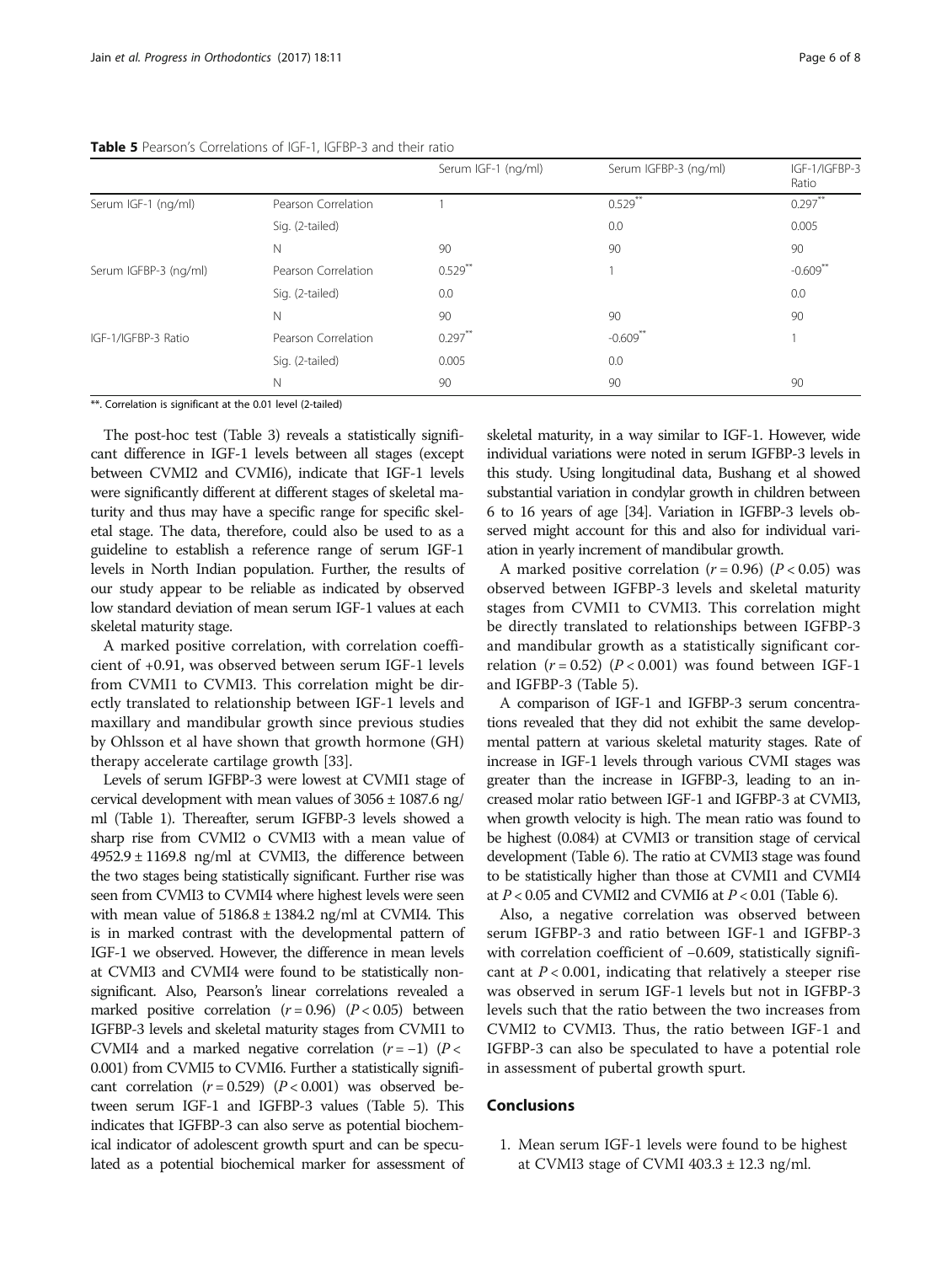<span id="page-6-0"></span>

| Table 6 Post-hoc analysis (least significant difference) comparing |  |
|--------------------------------------------------------------------|--|
| ratio of serum IGF-1 and IGFBP-3 for each of the six CVMI stages   |  |

| CVMI Stage     | CVMI stage     | Mean difference      | Significance              |
|----------------|----------------|----------------------|---------------------------|
| 1              | $\overline{2}$ | .001                 | 0.8(NS)                   |
|                | 3              | $-.018$ <sup>*</sup> | $0.01$ (NS)               |
|                | $\overline{4}$ | $-.001$              | 0.8(NS)                   |
|                | 5              | $-.012$              | $0.09$ (NS)               |
|                | 6              | .003                 | 0.6(NS)                   |
| $\overline{2}$ | 1              | $-.001$              | $0.8$ (NS)                |
|                | 3              | $-.020*$             | $0.009$ <sup>(**)</sup> ) |
|                | $\overline{4}$ | $-.003$              | 0.6(NS)                   |
|                | 5              | $-.014$              | $0.05$ (NS)               |
|                | 6              | .001                 | 0.8(NS)                   |
| 3              | $\mathbf{1}$   | $.018*$              | $0.016(*)$                |
|                | $\overline{2}$ | $.020*$              | $0.009$ <sup>(**)</sup> ) |
|                | $\overline{4}$ | $.016*$              | $0.029(*)$                |
|                | 5              | .005                 | $0.4$ (NS)                |
|                | 6              | $.022$ <sup>*</sup>  | $0.005$ <sup>(**)</sup> ) |
| 4              | $\mathbf{1}$   | .001                 | 0.8(NS)                   |
|                | $\overline{2}$ | .003                 | 0.6(NS)                   |
|                | 3              | $-.016*$             | $0.029(*)$                |
|                | 5              | $-.011$              | 0.1(NS)                   |
|                | 6              | .005                 | $0.4$ (NS)                |
| 5              | $\mathbf{1}$   | .012                 | 0.09(NS)                  |
|                | $\overline{2}$ | .014                 | $0.05$ (NS)               |
|                | $\overline{3}$ | $-.005$              | $0.4$ (NS)                |
|                | $\overline{4}$ | .011                 | 0.1(NS)                   |
|                | 6              | $.016*$              | $0.035(*)$                |
| 6              | $\mathbf{1}$   | $-.003$              | 0.6(NS)                   |
|                | $\overline{2}$ | $-.001$              | 0.8(NS)                   |
|                | 3              | $-.022$ <sup>*</sup> | $0.005$ <sup>(**)</sup> ) |
|                | $\overline{4}$ | $-.005$              | $0.4$ (NS)                |
|                | 5              | $-.016*$             | $0.035(*)$                |

(\*) Significant ( $P < 0.05$ )

(\*\*) Highly significant ( $P < 0.01$ ,  $P < 0.001$ )

NS not Significant

- 2. The post-hoc test revealed a significant difference in IGF-1 levels between all stages of CVMI, thereby indicating a specific range of IGF-1 levels for a specific skeletal stage.
- 3. Mean serum IGFBP-3 levels were found to be highest at CVMI4 stage of CVMI with a mean value of 5186.8 ± 1384.2 ng/ml.
- 4. The mean serum IGFBP-3 levels at CVMI4 were found to be significantly higher than the levels at all other CVMI stages except CVMI3 stage. The difference in mean serum levels at CVMI3 and CVMI4 was statistically non-significant.
- 5. A statistically significant coefficient of correlation observed between serum IGF-1 and IGFBP-3 values indicate that IGFBP-3 can also serve as potential biochemical indicator for assessment of skeletal maturity.
- 6. The ratio between IGF-1 and IGFBP-3 at CVMI3 stage was found to be significantly higher than those at CVMI1 and CVMI4 at  $p < 0.05$  and CVMI2 and CVMI6 at  $p < 0.01$ . The ratio can also have a potential role in assessment of pubertal growth spurt.

It is proposed that longitudinal studies are needed to confirm the usefulness of IGF-1 and IGFBP-3 to accurately determine the timing, and possibly the intensity, of a patient's growth spurt and to determine whether they are good predictors of residual facial growth. Further, it could also help to establish population specific reference ranges of serum IGF-1 and IGFBP-3 at different skeletal maturity stages thus reducing the need for sequential radiographic exposure for assessment of maturation level of the individuals.

#### Acknowledgements

There are no acknowledgements for this article.

#### Authors' contributions

The work presented here was carried out in collaboration among all authors. NJ, TT, SKG, PR, and AK defined the research theme and designed the study. NJ and TT conducted the study, performed the literature review, interpreted the results and wrote the manuscript. TT and SKG provided guidance in every phase of study. PR and AK guided in statistical analysis and interpretation of data. NJ, TT, and SK wrote the manuscript and interpreted the results. NJ, TT, SKG, PR, AK, and SK revised the manuscript. All authors read and approved the final manuscript.

#### Competing Interest

The authors declare that they have no competing interests.

#### Publisher's Note

Springer Nature remains neutral with regard to jurisdictional claims in published maps and institutional affiliations.

#### Author details

<sup>1</sup>New Delhi, India. <sup>2</sup>Department of Orthodontics and Dentofacial Orthopaedics, Maulana Azad Institute of Dental Sciences, MAMC Complex, BSZ Road, New Delhi, India. <sup>3</sup>Department of Biochemistry, Maulana Azad Medical College, New Delhi, India.

#### Received: 6 February 2017 Accepted: 19 April 2017 Published online: 01 May 2017

#### References

- 1. Fishman L. Maturational development and facial form relative to treatment timing. In: Subtenly J, editor. Early orthodontic treatment. Chicago, Ill: Quintesence Publishing Co; 2000. p. 265–85.
- 2. Anderson DL, Thompson GW, Popovich F. Interrelationship of dental maturity, skeletal maturity, height and weight from age 4-14 years. Growth. 1975;39:453–62.
- 3. Marshall WA, Tanner JM. Puberty. In: Falkner F, editor. Human growth, vol. 2. 2nd ed. New York: Plenum; 1986.
- 4. Bambha J. Longitudinal cephalometric roentgenographic study of the face and craniun in relation to body height. J Am Dent Assoc. 1961;63:776–99.
- 5. Johnston F, Hufham HJ, Moreschi A, Terry G. Skeletal maturation and cephalometric development. Angle Orthod. 1965;35:1–11.